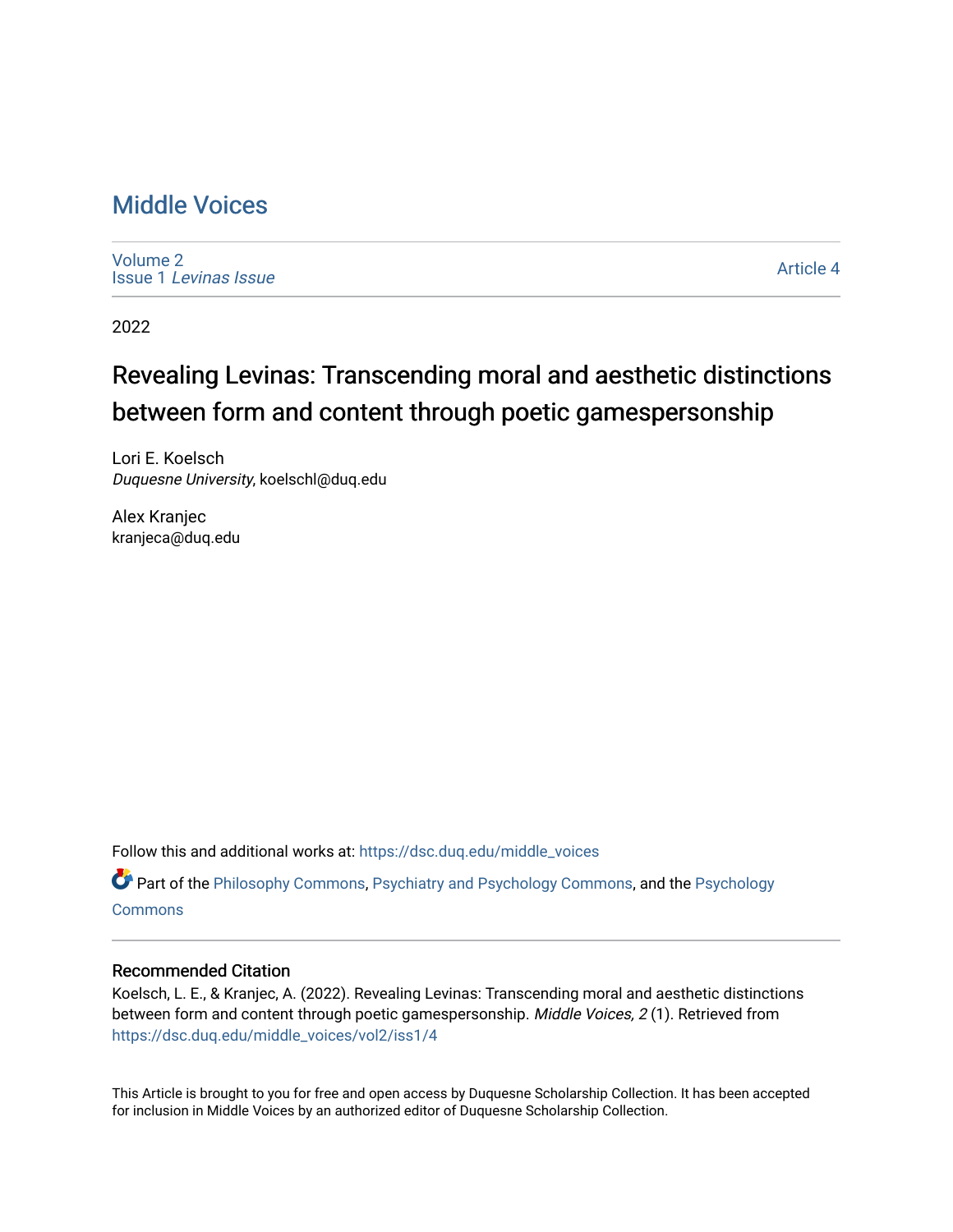## Revealing Levinas: Transcending moral and aesthetic distinctions between form and content through poetic gamespersonship

Lori E. Koelsch & Alexander Kranjec Duquesne University

Lower first, your

Ethical standard. Make

Vague, your academic

Integrity. Please author

Numerous publications

About something, or the Other.

Signed, The Administration

This poem was inspired by the confluence of two events: A conversation regarding worrisome trends in higher education, and a call for papers for a journal's special issue on the work of philosopher Emmanuel Levinas. We used poetic form to reflect figuratively on academic integrity and what counts literally as good Levinas scholarship. In constructing the poem, we worked with and through the tension to be scholars, as measured by quantity and quality of output.

Keywords: poetic inquiry, academic integrity